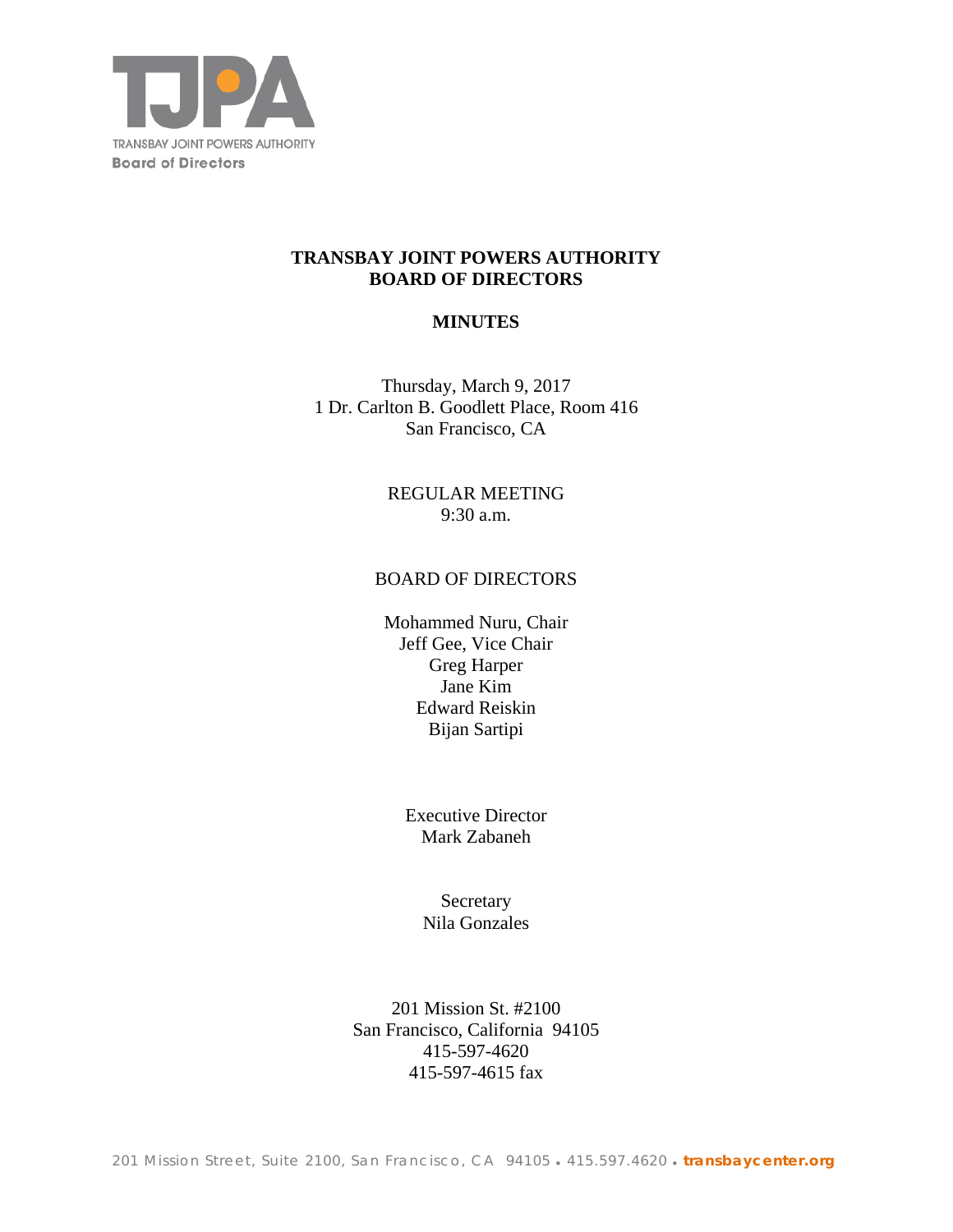### 9:30 – REGULAR MEETING

### ORDER OF BUSINESS

#### 1. Call to Order

Chair Nuru called the meeting to order at 9:35 a.m.

### 2. Roll Call

Secretary Gonzales noted that Director Kim was unable to be present.

Present: Greg Harper Ed Reiskin Bijan Sartipi Jeff Gee Mohammed Nuru

Absent: Jane Kim

#### 3. Communications

Director Harper expressed concerns regarding the item scheduled for discussion in Closed Session.

4. Board of Director's New and Old Business

None.

- 5. Executive Director's Report
	- Ouarterly Financial Reports

Executive Director Zabaneh reported on the status of the Proposition K allocation from the San Francisco County Transportation Authority (SFCTA), coordination with John Rahaim of the San Francisco Planning Department on the Railyard Alternatives and I-280 Boulevard (RAB) feasibility study, and the Supplemental Environmental Impact Statement/Environmental Impact Report. He also reported that the International Brotherhood of Electrical Workers visited the construction site on February 22, 2017 to film a video about their work on the project. Additionally, he reported that the Golden Gate Business Association, the nation's first LGBT Chamber of Commerce, recognized one of TJPA's subcontractors, Sandra Escalante of Laner Electric, for securing the largest construction contract by an LGBT owned business. Lastly, he announced that recruitment for TJPA High School Summer interns has begun.

Director Reiskin stated his appreciation for the interest in being engaged in the RAB study but encouraged integrating the two efforts together so one entity is leading the effort, specifically as the milestone mentioned is reached in the next 4-6 months, and it would make sense for the TJPA to lead from that point forward.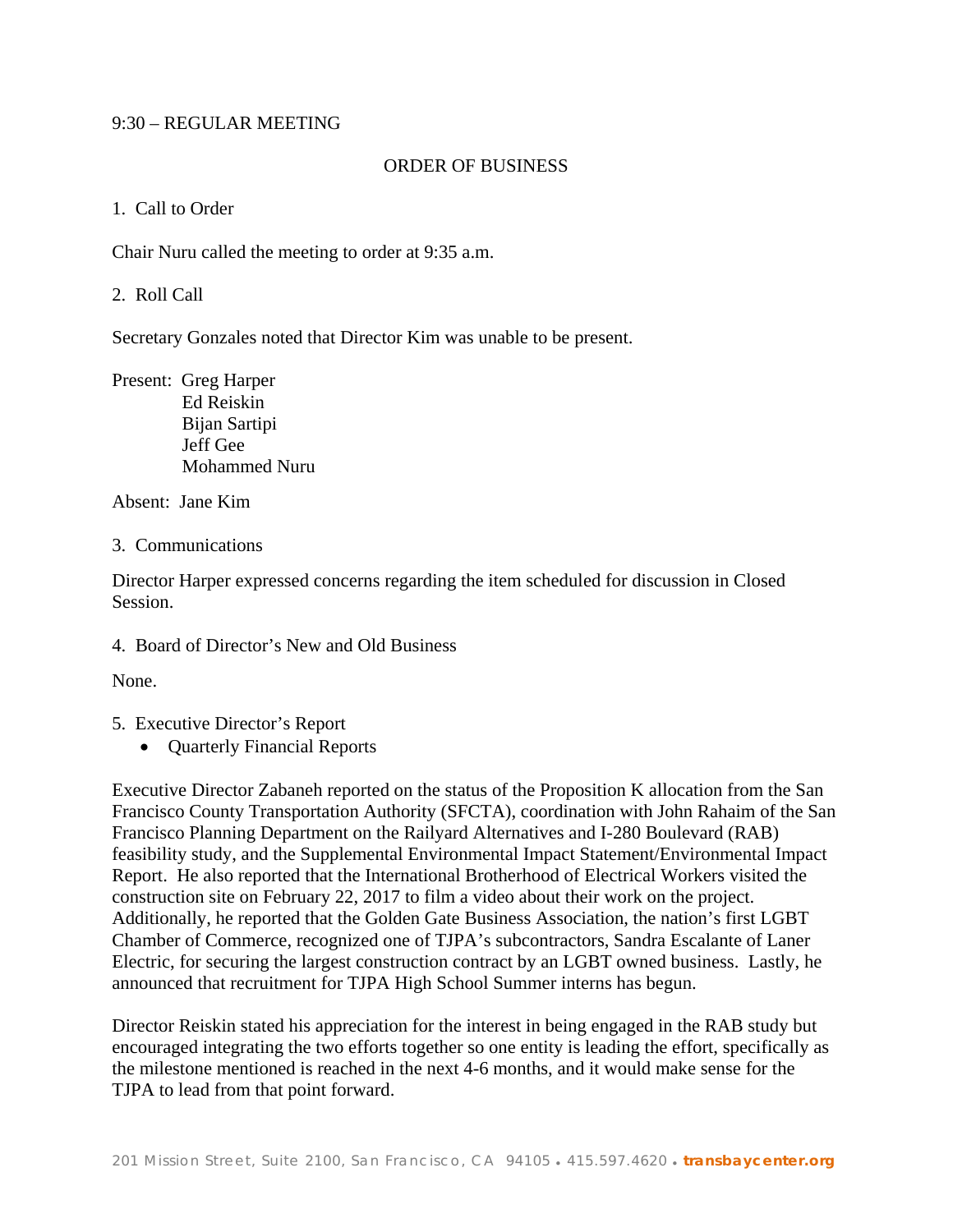### 6. Construction Update

Dennis Turchon, TJPA Senior Construction Manager, and Ron Alameida, Director of Design and Construction, presented the update.

Director Reiskin indicated MUNI is basing its operational readiness schedule on AC Transit because a lot of riders transfer between the two systems but MUNI could be ready sooner.

Vice Chair Gee stated, in regards to operational readiness, there is a cost to the organization the longer there is a delay in awarding the Master Lessee or the longer that it takes to have bus service in the facility. He suggested Mr. Alameida work with Executive Director Zabaneh to figure out the monthly cost of delay if the Master Lessee is not on board. Chair Nuru concurred with Vice Chair Gee and Director Reiskin and reiterated the importance to get all the details figured out in advance to provide assurance for meeting Substantial Completion by December 2017.

## 7. Citizens Advisory Committee (CAC) Update

Bruce Agid, TJPA CAC Chair, expressed support for the SFCTA allocation, stated the CAC's satisfaction in hearing that the RAB study could make a recommendation on a preferred rail alignment within the next 4-6 months, and conveyed concerns regarding bus operations at the TTC being delayed but is hopeful for a start as early as possible after the  $1<sup>st</sup>$  of the year. He urged that the Master Lessee/Asset Manager is moved forward as quickly as possible for operating and revenue generating reasons but, more so, for the need to work with the Department of Homelessness and Supportive Services to have a holistic and proactive approach to address the potential homeless issue at the TTC and adjacent communities. He also stated his support for the recommended CAC applicants.

## 8. Public Comment

 Members of the public may address the Authority on matters that are within the Authority's jurisdiction and are not on today's calendar.

Roland Lebrun stated he does not support the SFCTA allocation or advancing the Downtown Rail Extension alignment. He also provided comments regarding platform heights and proceeded to read a high speed rail peer review letter.

Jim Patrick indicated the comments in the San Francisco Chronicle Matier & Ross article did not reflect well on the agency and that a public relations firm is needed to market the TTC with a business sense.

Dollene Jones, former AC Transit bus driver, candidate for AC Transit Board, and a member of the AC Transit Transbay Task Force, expressed her gratitude for the site tour of the TTC. She stated her support for an HOV lane on the Bay Bridge to keep the buses into the TTC on time and requested to be included in any meetings regarding that topic. Ms. Jones also offered to provide advice regarding the subject.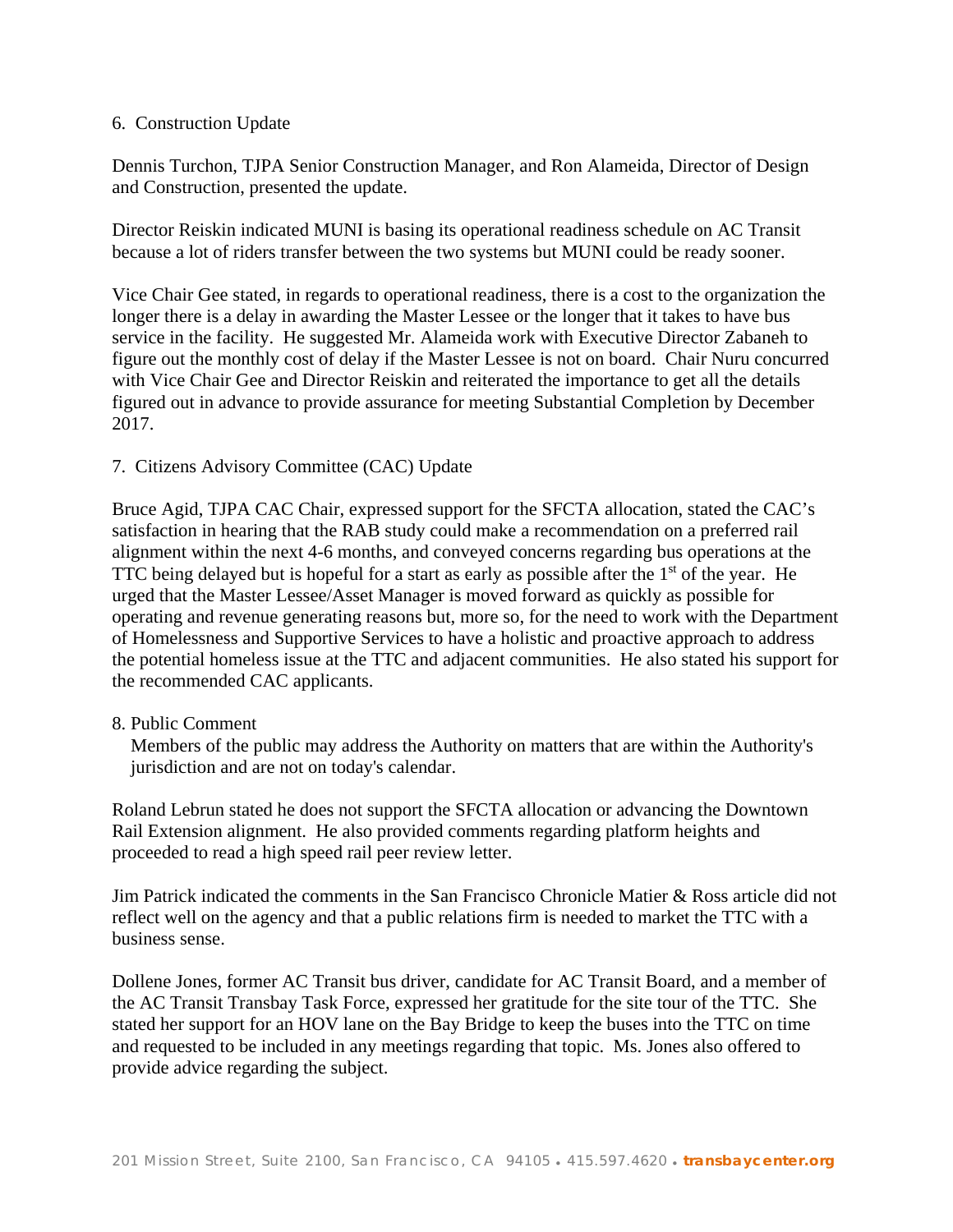# THE FOLLOWING MATTERS BEFORE THE TRANSBAY JOINT POWERS AUTHORITY ARE RECOMMENDED FOR ACTION AS STATED BY THE EXECUTIVE DIRECTOR OR THE CHAIR.

# CONSENT CALENDAR

9. All matters listed hereunder constitute a Consent Calendar, are considered to be routine by the Transbay Joint Powers Authority, and will be acted upon by a single vote. There will be no separate discussion of these items unless a member of the Board or the public so requests, in which event the matter shall be removed from the Consent Calendar and considered as a separate item.

- (9.1) Approving the Minutes of the February 9, 2017 meeting.
- (9.2) Authorizing the Executive Director to execute Amendment No. 1 to the Advertising Agreement for the Temporary Transbay Terminal with Fuel Outdoor San Francisco, to extend the term of the Agreement through June 30, 2018, with minimum annual payments to the TJPA of \$57,512.

RESOLUTION 17-007

(9.3) Authorizing the Executive Director to execute a 25-year Airspace Lease with Caltrans for the property under I-80 between Third, Second, Perry, and Stillman Streets, with an anticipated Commencement Date in April 2017 for monthly rent of \$24,160 for the construction and operation of the Bus Storage Facility, for use by AC Transit to store commuter buses between weekday peak periods.

RESOLUTION 17-008

No public comment.

On motion to approve the Consent Calendar:

ADOPTED: AYES – Harper, Reiskin, Gee, and Nuru

## REGULAR CALENDAR

10. Authorizing the Executive Director to execute a construction services contract with Ghilotti Construction Company, as the responsible bidder submitting the lowest responsive bid in the amount of \$21,608,720 with a contract time of 281 working days for the Bus Storage Facility.

Dennis Turchon, TJPA Senior Construction Manager, presented the item.

No public comment.

RESOLUTION 17-009

On motion to approve:

ADOPTED: AYES – Harper, Reiskin, Gee, and Nuru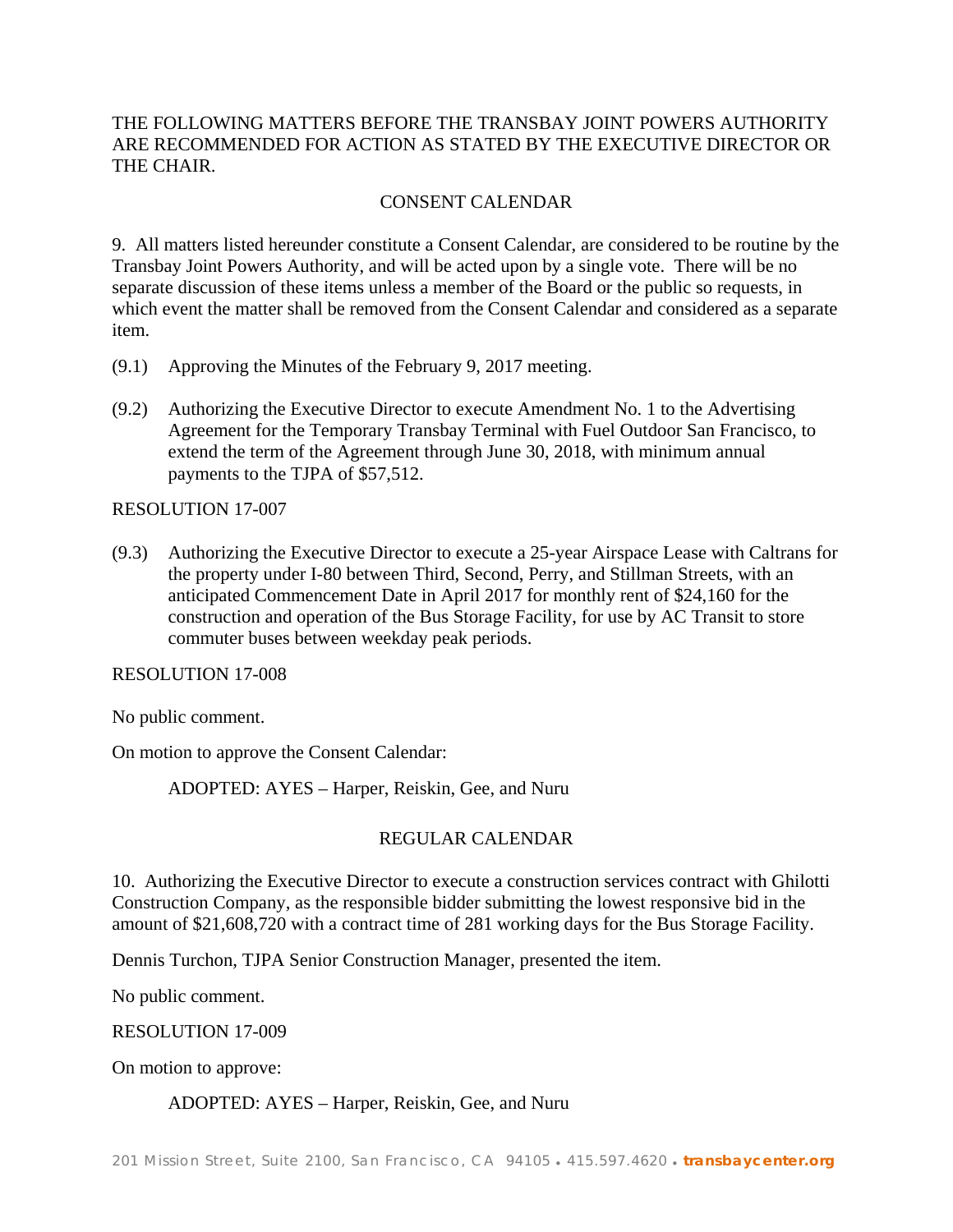11. Authorizing the Executive Director to execute an amendment to the Professional Services Agreement with URS Corporation to accommodate increased Program Management/Program Controls services for an amount not to exceed \$5,400,000.

Dennis Turchon, TJPA Senior Construction Manager, presented the item.

No public comment.

RESOLUTION 17-010

On motion to approve:

ADOPTED: AYES – Harper, Reiskin, Gee, and Nuru

12. Approving the recommended applicants to the Transbay Joint Powers Authority Citizens Advisory Committee.

Scott Boule, Legislative Affairs/Community Outreach Manager, presented the item.

Public comment: Roland Lebrun suggested merging the TJPA CAC with the RAB CAC because of their knowledge of Phase 2.

RESOLUTION 17-011

On motion to approve:

ADOPTED: AYES – Harper, Reiskin, Gee, and Nuru

13. Supplemental Environmental Impact Statement/Environmental Impact Report Update.

Rod Jeung, AECOM, and Meghan Murphy, Program Management team, presented the item.

Directors Harper and Reiskin stated that concurrence from the San Francisco Planning Department must be obtained prior to moving forward. Director Reiskin agreed with the concerns raised by the CAC Chair regarding cut and cover construction and the 16<sup>th</sup> Street crossing. He inquired if outreach to business and property owners was recent and also suggested the team go beyond the normal, required outreach and make sure that the neighborhood is informed. He stated that the Board would benefit from receiving analyses of other potential alignments and with the RAB scheduled to present those findings in 4-6 months, it does not make sense to take action on this document at this time. Executive Director Zabaneh confirmed that this document would not be brought for Board approval until consensus is reached with the Planning Department.

Vice Chair Gee stated his personal office is in the vicinity of the project area and as a tenant he did not receive notice so the task is to figure out how to get the information, which is sent to the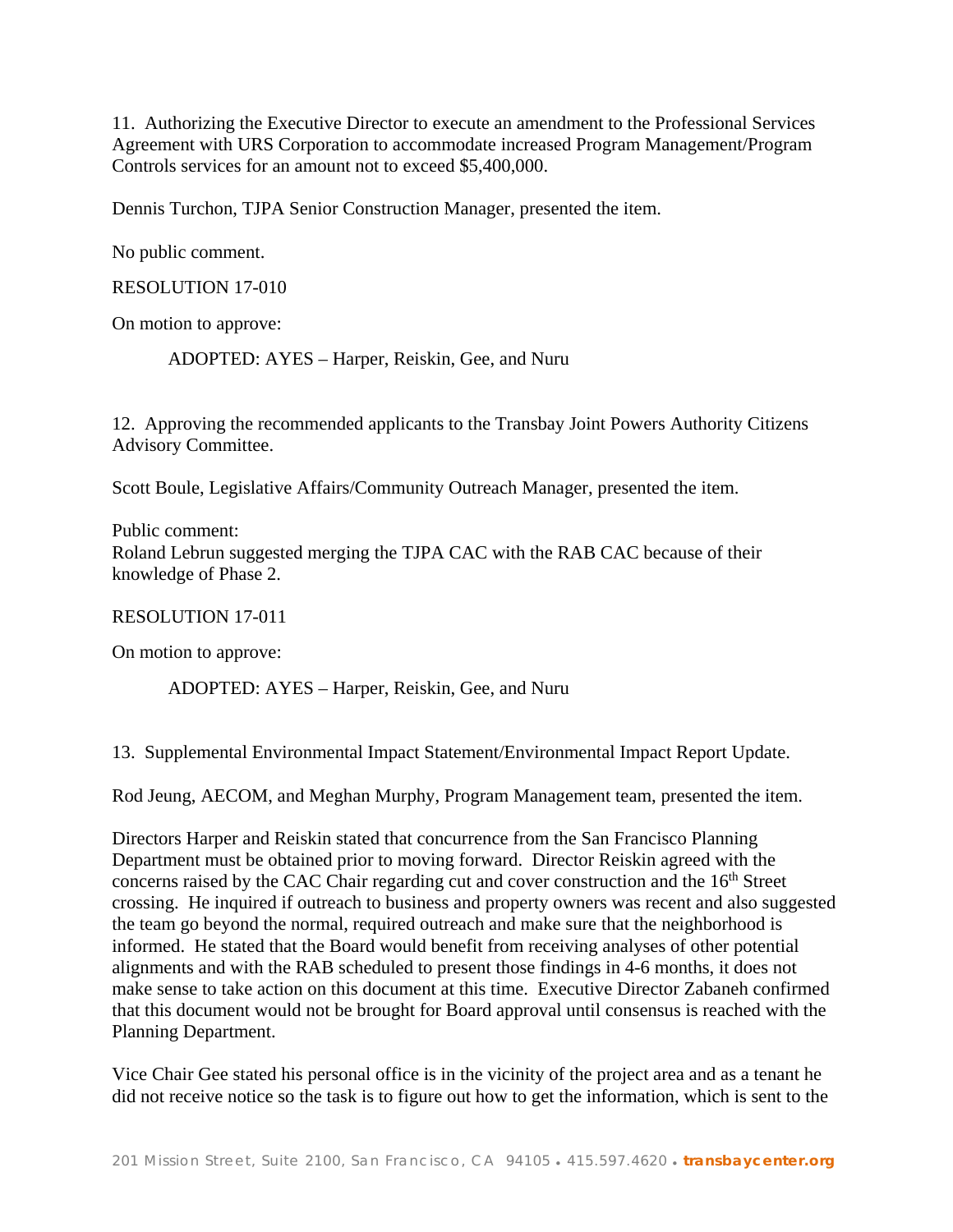property owners, to the tenants. In regards to the environmental process, he explained it has been his experience to certify an environmental document separate from approving a project. He suggested separating the two actions may better fit the organization, considering all of the dynamics, to provide a path forward while accommodating the City of San Francisco's needs.

Chair Nuru urged the Planning Department to work with Executive Director Zabaneh to reach consensus and provide a recommendation on an alignment. Executive Director Zabaneh confirmed there is on-going coordination with the Planning Department.

Public comment:

Jim Patrick provided comments on the cost of receiving a copy of the environmental document, expressed concerns with the various government agencies involved, and referenced an alignment suggested by Roland Lebrun that he thought could be beneficial.

Roland Lebrun stated his opinions regarding feasible alignments.

# RECESS REGULAR MEETING AND CONVENE CLOSED SESSION

Public Comment:

Jim Patrick suggested the Master Lessee bid be dismissed, the specifications rewritten, and rebid.

## CLOSED SESSION

14. Call to Order

Chair Nuru called the meeting to order at 11:45a.m.

15. Roll Call

Present: Greg Harper Ed Reiskin Bijan Sartipi Jeff Gee Mohammed Nuru

Absent: Jane Kim

16. CONFERENCE WITH LEGAL COUNSEL—EXISTING LITIGATION (Paragraph (1) of subdivision (d) of Gov. Code Section 54956.9)

Name of Case: *Vikki Johnson v. Transbay Joint Powers Authority et al.*, San Francisco County Superior Court, Case No. CGC-17-556443

### RESOLUTION 17-012

On motion to approve:

#### ADOPTED: AYES – Harper, Reiskin, Gee, and Nuru